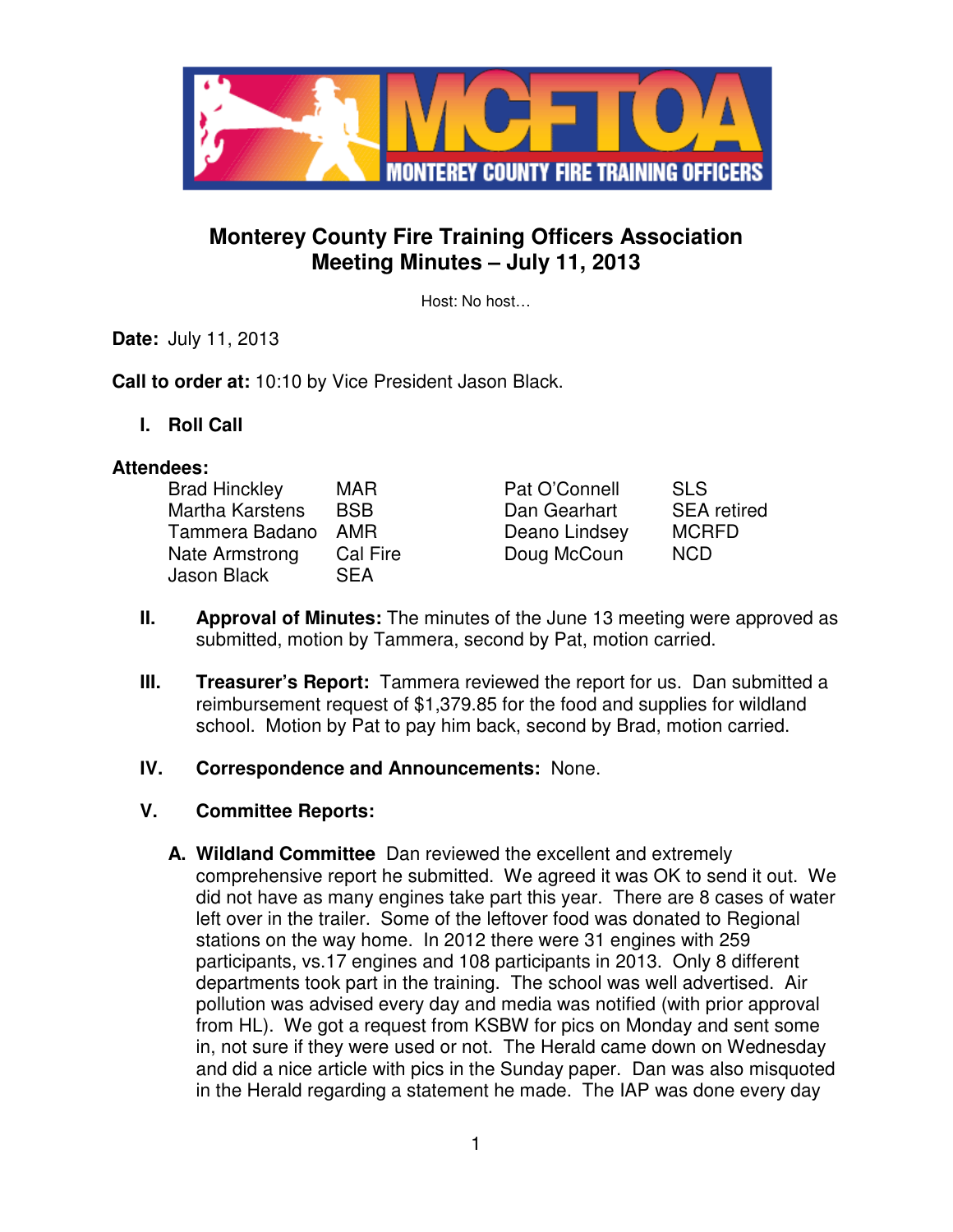

and the school was run as 3 separate events through MPC. 107 applications were turned in, we should get back \$856 from MPC. We may not get the check until next year, possibly sooner. Comm unit 5390 was there for all three days and was helpful with some radio PL tone glitches that came up. The wildland trailer was there, Regional brought it down, we were able to leave it over there for the week. The food unit provided hot food and cold beverages every day. There was 1 medical, possible heat/over exertion right after lunch. The person was rehabbed in 5390 and stayed there the rest of the afternoon. Water tenders were supplied from Big Sur and Regional. There was some property damage with the tarp underneath Big Sur's porta tank getting burned. Motion by Dan to reimburse Big Sur for the cost of the tarp, second by Pat, motion carried. (Tarp costs are about \$150). The area burned well, there were wind shifts in the afternoons. The engines were used as strike teams for the first time rather than branches. This allowed for mobility from branch to branch. The food cost was \$500 less than last year, porta potties cost \$200. Cost per student was \$4.85. Certificates were mailed out. Motion by Deano to repay Dan and Julie for the fuel costs for the school and the days Dan drove over to meet with HL, Tammera second, Dan to submit receipts, motion carried. Deano read a thank you letter to Dan from Ron for all his work spent putting the school together, (it was sent to the Chiefs as well).

#### A great job once again!!

Deano mentioned the orientation of units on the fires, with some ending up on the same flanks and also working on flanks where they were not needed. The radio transmissions needed some work. It was nice to have multiple instructors to work with the people. We had 1 instructor from Santa Cruz. We will try and have SC participation next year, also do the strike team configuration again. Brief discussion on 4 day larger school, most agencies seem to like the 3 separate days school. We also reviewed all the different departments doing their own separate training and the impact on the school. There was no communication and coordination from them. We were told a MC FF was not allowed to participate in a SLO TOs class. Next year we can try to do a joint MRY/SC school. We could share the base camp and communications unit. Could we have the Cal Fire food trailer do lunch? We would provide the food, maybe talk to John Owens about it. Some of us can meet with Santa Cruz and Santa Clara people in the next few months to talk about next year. Pat will go to Santa Cruz TOs and mention it.

**B. Fire Library** No new additions, no requests.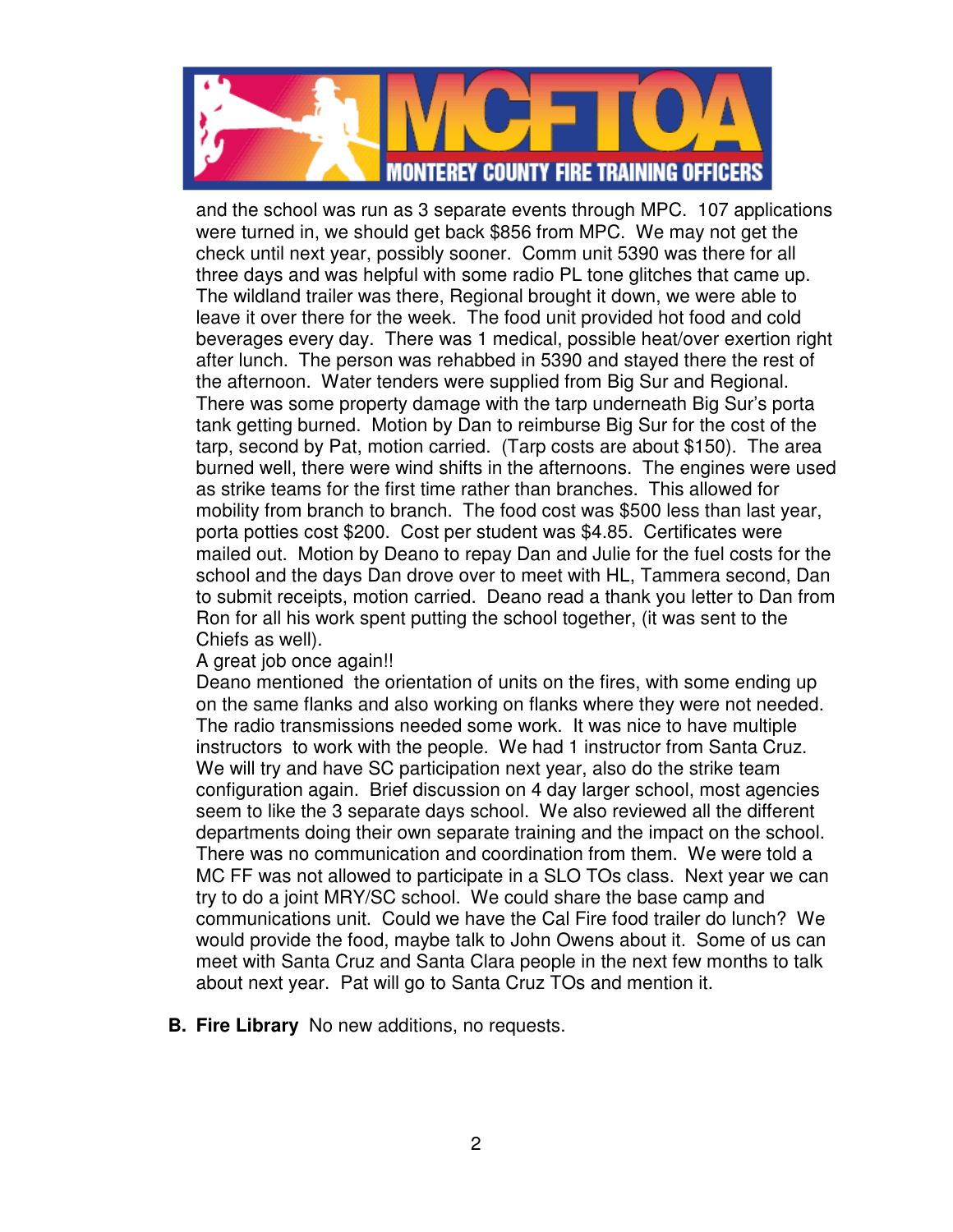

- **C. Programs/Training Classes** Left Coast Fools is holding a class at MPC academy on July 26 "First due Engineer" 4 hours and a Leadership class to be held on the same afternoon for 4 hours put on by "Fully Involved".
- **D. Website** Dan reported it is going well, no issues and everything is up to date. We got an email showing us as at the top of the list for a web site to find classes. He is still doing the popular XMY profile of the month.
- **E. Fire Academy** Jason reporting; there are only 15 in the latest academy, they are looking at ways to lower the cost. It cost almost twice as much as a FF I academy, \$2,200 vs \$4,000. You do get more certs from ours. Discussion regarding the prerequisite of completing an EMT class. Hartnell is requiring their students to take A &P before the EMT class making it even more difficult to complete, MPC is not yet doing this. Tammera to talk to Tracy about this. Tammera said a pilot paramedic class may be starting in August either at Hartnell or at AMR. It will be one week day and one weekend day and will probably take up to 20 people.
- **F. Fire Chiefs Liaison Report** Dan: There was a presentation from MB air quality on above ground gas tanks re vapor leaks. Jeff Terpstra showed a DVD re Cal Star issues. Reports given for Investigators and TOs. EMS, Citygate. NGEN went live, with the command 4 and 6 switch over.AFC, Mid Coast added to the strike team list. San Benito County transitioned to Hollister city fire. One change was made in the Social media policy. Still working on the type III teams. Alert Monterey county was looking at purchasing a new system. A letter of support for ALS reports to be available for review.
- **G. Training group** Jason; He has a list of interested instructors, we still need to identify training needs.

### **VI. Old Business**

- A. MCFCA strategic plan 2013 Reviewed the components of the plan that were "assigned" for TOs to accomplish. Will be added on to Jason's training group. Jason to talk to Stew.
- B. MCI drills Maybe have TOs host the drills the year that Airport is not doing them. Have them in a different location around the County each time with a department 'hosting" the drill?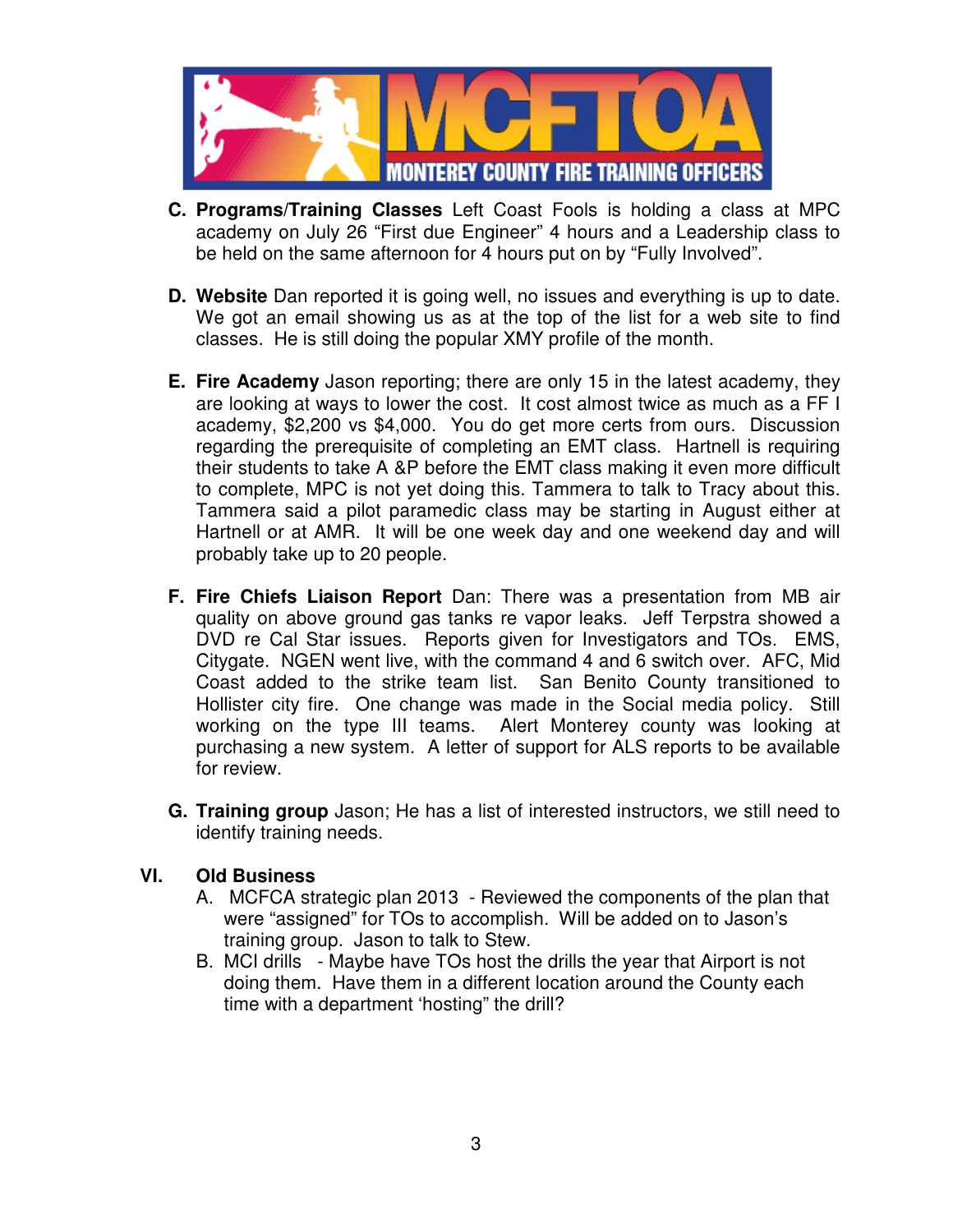

#### **VII. New Business**

A. Training exercises/OES move up. This was mentioned at Chiefs by Sherry Collins, we think to get the OES and EOC involved in the above drills.

### **VIII. Good of the Order**

Doug – No OPs or DFD in August. Deano/Jason – 5 people attended the SWAT/Medic training from Regional. There appear to be SO funding issues. There was good interaction between fire and PD

### **IX. Adjournment** Meeting adjourned at 12:25.

Next Meeting August 8, 2013

MPC Public Safety Training Center 2642 Colonel Durham Street Seaside, CA. 93955

#### **Host Seaside fire**

Minutes prepared by Martha Karstens